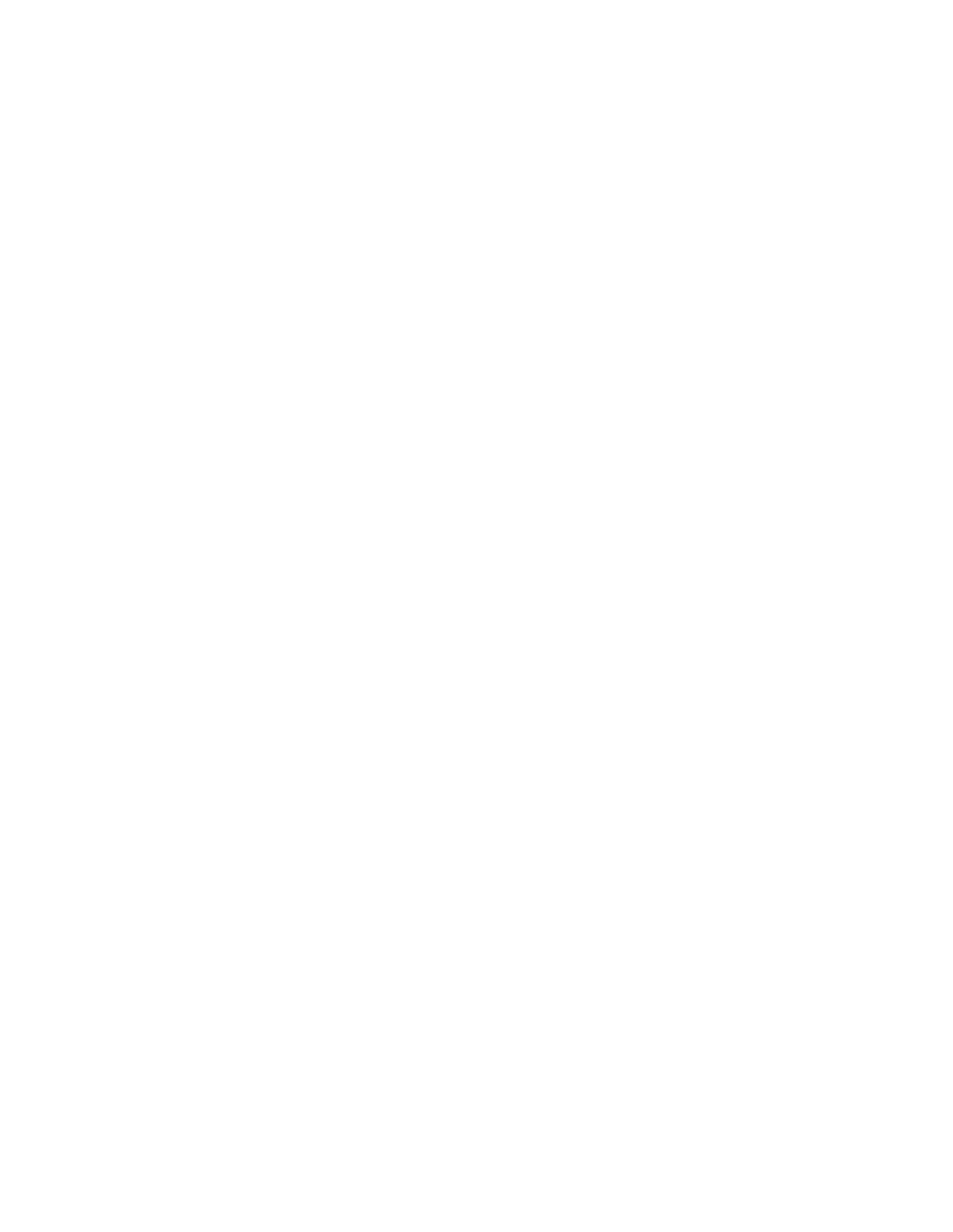# **Application:**

#### **What is it we need to do?**

- The fall has created an ache in us that can only be filled with Grace.
	- Have you noticed that ache in your own life?
	- \_\_\_\_\_\_\_\_\_\_\_\_\_\_\_\_\_\_\_\_\_\_\_\_\_\_\_\_\_\_\_\_\_\_\_\_\_\_\_\_\_\_\_\_\_\_\_\_\_\_\_\_\_\_\_\_\_\_\_\_\_\_\_\_\_\_\_\_\_\_\_\_\_
	- What are some things you have tried to fill that ache with?
	- \_\_\_\_\_\_\_\_\_\_\_\_\_\_\_\_\_\_\_\_\_\_\_\_\_\_\_\_\_\_\_\_\_\_\_\_\_\_\_\_\_\_\_\_\_\_\_\_\_\_\_\_\_\_\_\_\_\_\_\_\_\_\_\_\_\_\_\_\_\_\_\_\_
	- Is there an area of your life where you are asking "Did God really say"?
	- \_\_\_\_\_\_\_\_\_\_\_\_\_\_\_\_\_\_\_\_\_\_\_\_\_\_\_\_\_\_\_\_\_\_\_\_\_\_\_\_\_\_\_\_\_\_\_\_\_\_\_\_\_\_\_\_\_\_\_\_\_\_\_\_\_\_\_\_\_\_\_\_\_
	- Have you found yourself disagreeing with what God says and approving of sinful behaviors?
	- \_\_\_\_\_\_\_\_\_\_\_\_\_\_\_\_\_\_\_\_\_\_\_\_\_\_\_\_\_\_\_\_\_\_\_\_\_\_\_\_\_\_\_\_\_\_\_\_\_\_\_\_\_\_\_\_\_\_\_\_\_\_\_\_\_\_\_\_\_\_\_\_\_

### **Prayer Focus:**

● Pray this prayer: "Heavenly Father, help me to apply these truths to my life this week. Help me to not just know this truth, but to apply it to my life so that you may transform me for your Kingdom purposes."

# **Tuesday:**

When you have kids, you learn a lot of things. You learn things about yourself because you start to see them come out in your kids. So, when you go to try to figure out why they are acting the way they are, you discover the ugly truth that they learned it from you.

You learn other things when you have kids too. They give you perspective that you didn't used to have. On of the great perspectives I've been able to get comes in those times when we are playing games.

For instance, there was a time when we were playing the game Sorry. If you're not familiar with the game, you get four game pieces. The goal is to get all your pieces home first. But, along the way, if someone lands on the same space as you, then you get sent back to start. And you get to say that little snarky word, "*sorry*!"

As a father I try to find a balance between letting my kids win and teaching them to lose graciously. During this particular game, I was trying to let my kids, particularly Henry win. Of course, I was having all the luck. I'd get the exact number I needed on my roll. And Henry would get a one. I knew he wasn't going to win. Unless I let him. But, that's the thing - I knew.

I could tell where he was in the game compared to where I was. And I could see what I or others in the game needed to so that he could win. I could see his progress, I could see what needed to happen so he could get to the end. I could see it all.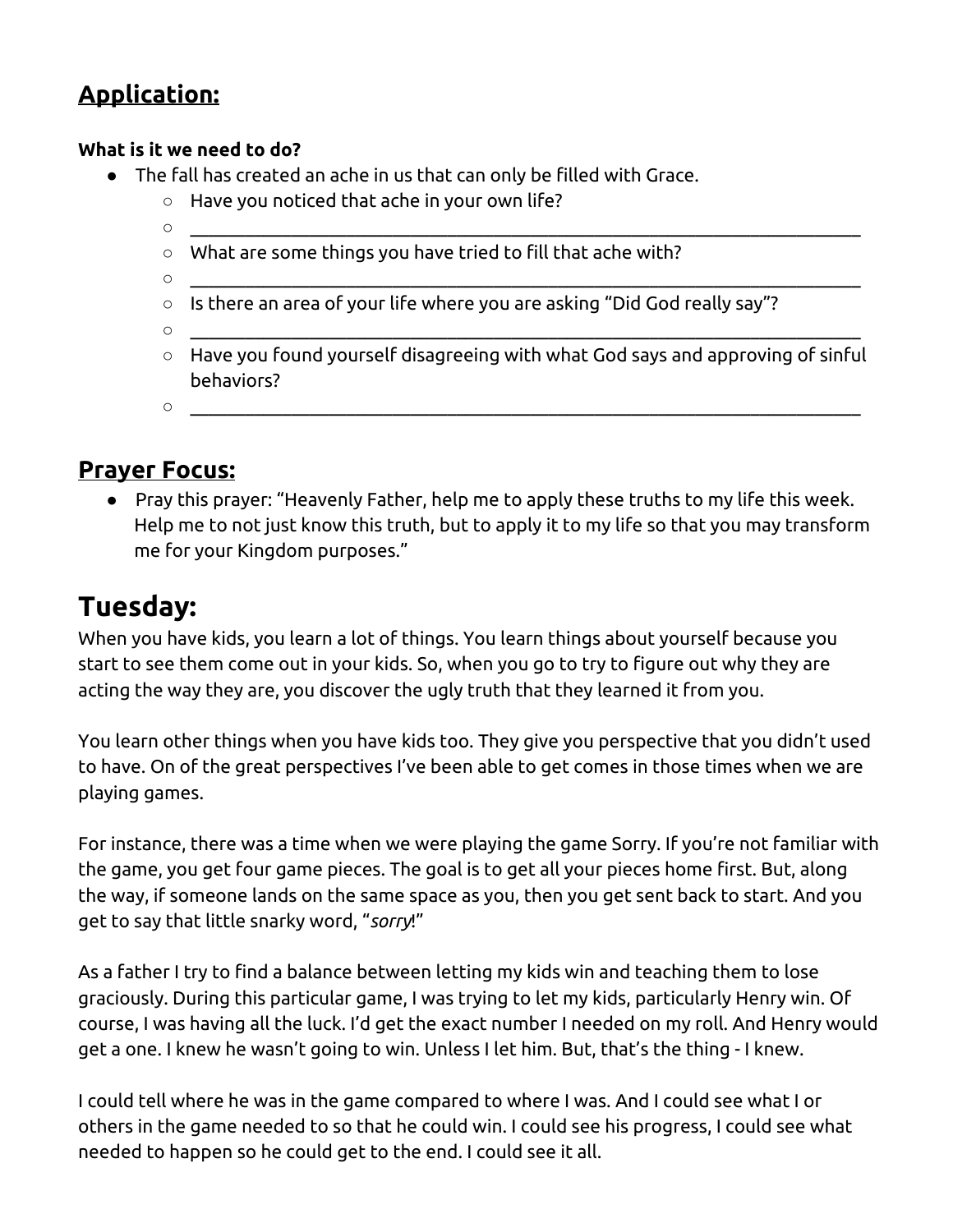But he couldn't. He didn't know any of that. All he knew was that by the time we were done, he had all his pieces home. He didn't know my thoughts or my plans. He didn't know that I wanted him to win or that I was making a way for him to succeed.

From where he was sitting, he was still on the journey. He was still in the process of trying to win the game. From where I was sitting, the end of the game was already decided. I knew where I was taking him, and it was just a matter of time before he got there. The work of him winning the game, even though not technically complete, was complete because I had completed it in my mind. The end of the game had been decided, but he still had to finish it.

The work is finished, but we aren't.

Pray these prayers:

- "Heavenly Father, help me to continue to apply the truths I learned last week to my life this week. Help me to not just know this truth, but to apply it to my life so that you may transform me for your Kingdom purposes..."
- "...Through the power of your Spirit, prepare me to be able to apply the truth I am learning this week…"

# **Wednesday:**

#### **Memory Verse:**

- Philippians 1:6
	- $\circ$  "Being confident of this, that he who began a good work in you will carry it on to completion until the day of Christ Jesus."

Read the verse out-loud 5 times then, Go to www.68church.com to download wallpaper for your computer or smartphone to help you learn this scripture throughout the week.

## **Prayer Focus**

- "Heavenly Father, help me to continue to apply the truths I learned last week to my life this week. Help me to not just know this truth, but to apply it to my life so that you may transform me for your Kingdom purposes..."
- Pray through the verse. Simply read the verse with an attitude of worship:
	- $\circ$  "Being confident of this, that he who began a good work in you will carry it on to completion until the day of Christ Jesus."
	- Heavenly Father, would you create such a deep longing in my soul for you that I can't rest until I have more of you in my life.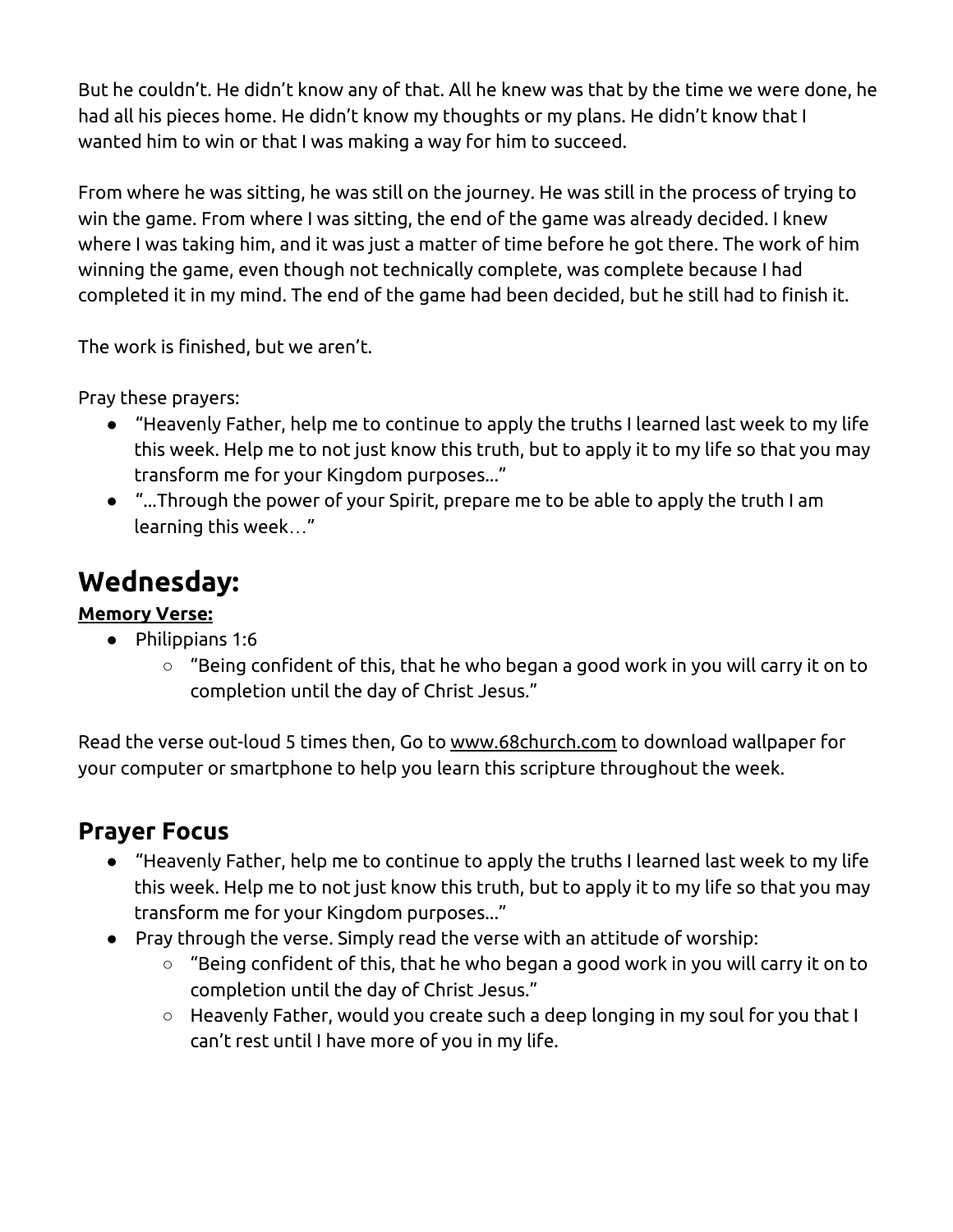# **Thursday:**

Study the passage in context from Wednesday.

- The context of this passage is the first part of this chapter. This is the introduction to the book. Often times, you will find an introduction to the theme of the book in the into.
- Since it's a short book, why don't you go ahead and read all four chapters!
- Philippians 1:6
	- $\circ$  "Being confident of this, that he who began a good work in you will carry it on to completion until the day of Christ Jesus."

*When studying sections of scripture, here are four questions that are helpful to ask:* What is the context of this passage? (What was going on in the chapter(s) leading up to this passage?)

 $\_$  , and the contribution of the contribution of the contribution of the contribution of the contribution of  $\mathcal{L}_\text{max}$ 

 $\_$  , and the contribution of the contribution of the contribution of the contribution of the contribution of  $\mathcal{L}_\text{max}$ 

 $\_$  , and the contribution of the contribution of the contribution of the contribution of the contribution of  $\mathcal{L}_\text{max}$ 

 $\_$  , and the contribution of the contribution of the contribution of the contribution of the contribution of  $\mathcal{L}_\text{max}$ 

 $\_$  , and the contribution of the contribution of the contribution of the contribution of the contribution of  $\mathcal{L}_\text{max}$ 

 $\_$  , and the contribution of the contribution of the contribution of the contribution of the contribution of  $\mathcal{L}_\text{max}$ 

 $\_$  , and the contribution of the contribution of the contribution of the contribution of the contribution of  $\mathcal{L}_\text{max}$ 

 $\_$  , and the contribution of the contribution of the contribution of the contribution of the contribution of  $\mathcal{L}_\text{max}$ 

 $\_$  , and the contribution of the contribution of the contribution of the contribution of the contribution of  $\mathcal{L}_\text{max}$ 

 $\_$  , and the contribution of the contribution of the contribution of the contribution of the contribution of  $\mathcal{L}_\text{max}$ 

 $\_$  , and the contribution of the contribution of the contribution of the contribution of the contribution of  $\mathcal{L}_\text{max}$ 

 $\_$  , and the contribution of the contribution of the contribution of the contribution of the contribution of  $\mathcal{L}_\text{max}$ 

What does this passage say?

What is the timeless truth that is being stated?

How do I apply this truth to my life?

### **Prayer focus**

- "Heavenly Father, help me to continue to apply the truths I learned last week to my life this week. Help me to not just know this truth, but to apply it to my life so that you may transform me for your Kingdom purposes..."
- "...as I seek to understand more of your written word, would you open my mind to your truth. Teach me to understand your ways and give me strength to live in them…"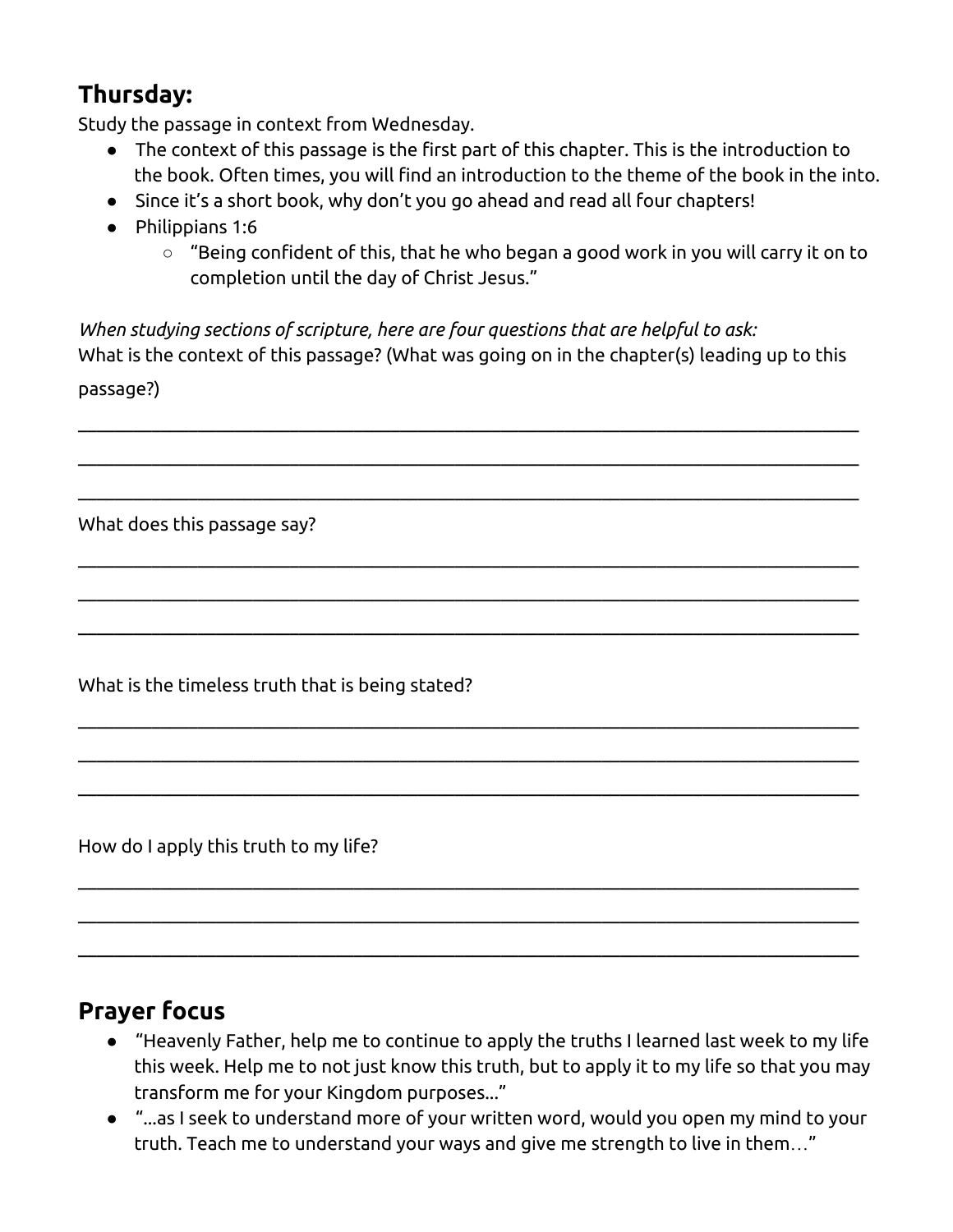# **Friday:**

There has been some confusion around the topic of Salvation. There has been an idea that has permeated a lot of popular thought in Christians circles. This is the idea of praying a prayer.

Of course there is nothing wrong with beginning our journey with a prayer. In fact, I think it's the best way to begin this journey. But the problem is and has been for too long that the prayer isn't the beginning of our spiritual journey, it's the end. We say the prayer, and then we're good. As though there is nothing that has to be done in our lives after that. We just added God to our lives, and we can go on living however we please.

This is not a Biblical concept. Just as our verse week indicates, the work that God began on us still needs to be completed. Later in Philippians, Paul tells us to continue to work out our salvation with fear and trembling. The work that needs to happen in our thinking and our action is one that will take the rest of our lives to complete.

In another letter, Paul says to the Colossians:

"But now you must also rid yourselves of all such things as these: anger, rage, malice, slander, and filthy language from your lips. **9** Do not lie to each other, since you have taken off your old self with its practices **10** and have put on the new self, which is being renewed in knowledge in the image of its Creator." Col 3:8-10

There is the old life we have to rid ourselves of (with the help and power of the Holy Spirit) and the new life we must put on. We have to take of the old self with it's bad habits and put on the new self which is constantly being renewed in the image of its creator.

This is where we are, and how we see things. But the good new of the gospel is that from where God sits, he sees things from a totally different perspective. For now, we see through a mirror dimly - a blurry reflection that we can't quite make out. But God sees us for who we already are - his sons and daughters.

The work of salvation is done, once for all mankind:

Just as people are destined to die once, and after that to face judgment, **28** so Christ was sacrificed once to take away the sins of many; and he will appear a second time, not to bear sin, but to bring salvation to those who are waiting for him. (Hebrews 9:27-28)

The work is finished, but we aren't. God sees us through the righteousness of his son, but God sees in a way we can't see. Just like I talked about in playing a game with my son, God knows how everything is going to work out. He sees the end result. He knows everything (He is omniscient). So, for us, we simply do our part of shedding the old life and putting on the new.